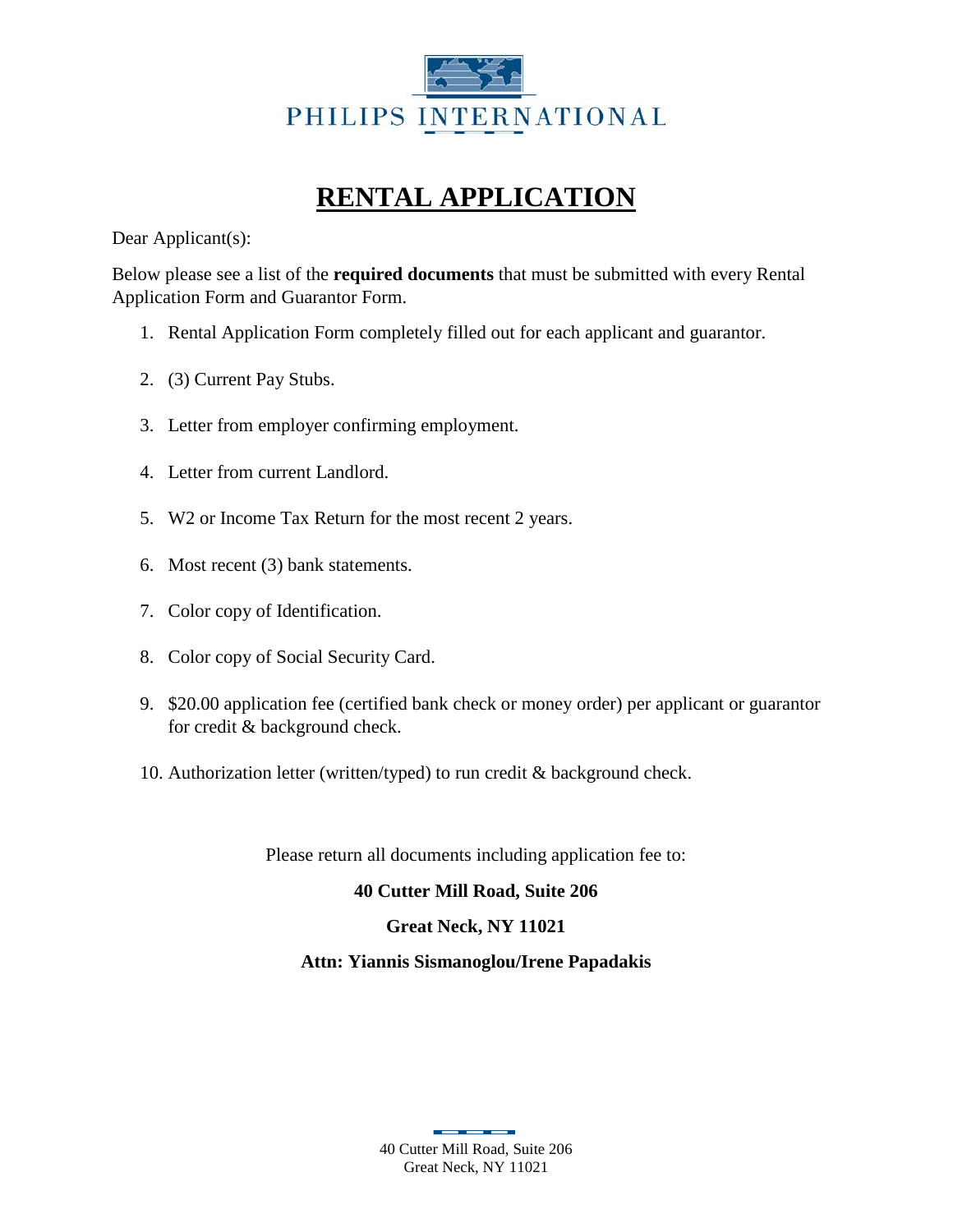

## **RENTAL APPLICATION FORM**

| <b>Applicant #1</b>                                                                                                                                                                                                                                                                                   | <b>Applicant #2</b>                                                                                                                                                                                                                                                                                   | <b>Applicant #3</b>                                                                                                                                                                                                                                                                                   |
|-------------------------------------------------------------------------------------------------------------------------------------------------------------------------------------------------------------------------------------------------------------------------------------------------------|-------------------------------------------------------------------------------------------------------------------------------------------------------------------------------------------------------------------------------------------------------------------------------------------------------|-------------------------------------------------------------------------------------------------------------------------------------------------------------------------------------------------------------------------------------------------------------------------------------------------------|
|                                                                                                                                                                                                                                                                                                       |                                                                                                                                                                                                                                                                                                       |                                                                                                                                                                                                                                                                                                       |
| DOB: $\_\_\_\_\_\_\_\_\_\$                                                                                                                                                                                                                                                                            | DOB: $\_\_\_\_\_\_\_\_\_\$                                                                                                                                                                                                                                                                            |                                                                                                                                                                                                                                                                                                       |
|                                                                                                                                                                                                                                                                                                       |                                                                                                                                                                                                                                                                                                       |                                                                                                                                                                                                                                                                                                       |
| Home #: $\frac{1}{2}$ = $\frac{1}{2}$ = $\frac{1}{2}$ = $\frac{1}{2}$ = $\frac{1}{2}$ = $\frac{1}{2}$ = $\frac{1}{2}$ = $\frac{1}{2}$ = $\frac{1}{2}$ = $\frac{1}{2}$ = $\frac{1}{2}$ = $\frac{1}{2}$ = $\frac{1}{2}$ = $\frac{1}{2}$ = $\frac{1}{2}$ = $\frac{1}{2}$ = $\frac{1}{2}$ = $\frac{1}{2}$ | Home #: $\frac{1}{2}$ = $\frac{1}{2}$ = $\frac{1}{2}$ = $\frac{1}{2}$ = $\frac{1}{2}$ = $\frac{1}{2}$ = $\frac{1}{2}$ = $\frac{1}{2}$ = $\frac{1}{2}$ = $\frac{1}{2}$ = $\frac{1}{2}$ = $\frac{1}{2}$ = $\frac{1}{2}$ = $\frac{1}{2}$ = $\frac{1}{2}$ = $\frac{1}{2}$ = $\frac{1}{2}$ = $\frac{1}{2}$ | Home #: $\frac{1}{2}$ = $\frac{1}{2}$ = $\frac{1}{2}$ = $\frac{1}{2}$ = $\frac{1}{2}$ = $\frac{1}{2}$ = $\frac{1}{2}$ = $\frac{1}{2}$ = $\frac{1}{2}$ = $\frac{1}{2}$ = $\frac{1}{2}$ = $\frac{1}{2}$ = $\frac{1}{2}$ = $\frac{1}{2}$ = $\frac{1}{2}$ = $\frac{1}{2}$ = $\frac{1}{2}$ = $\frac{1}{2}$ |
|                                                                                                                                                                                                                                                                                                       | Cell #: $\qquad \qquad$                                                                                                                                                                                                                                                                               | Cell #: $\qquad \qquad$                                                                                                                                                                                                                                                                               |
|                                                                                                                                                                                                                                                                                                       |                                                                                                                                                                                                                                                                                                       |                                                                                                                                                                                                                                                                                                       |
| <b>Present Address:</b>                                                                                                                                                                                                                                                                               | <b>Present Address:</b>                                                                                                                                                                                                                                                                               | <b>Present Address:</b>                                                                                                                                                                                                                                                                               |
|                                                                                                                                                                                                                                                                                                       |                                                                                                                                                                                                                                                                                                       |                                                                                                                                                                                                                                                                                                       |
| Pets? (Circle):<br>Yes or No<br>If yes, describe breed & weight.                                                                                                                                                                                                                                      | Pets? (Circle): Yes or No<br>If yes, describe breed $\&$ weight.                                                                                                                                                                                                                                      | Pets? (Circle): Yes or No<br>If yes, describe breed & weight.                                                                                                                                                                                                                                         |
|                                                                                                                                                                                                                                                                                                       |                                                                                                                                                                                                                                                                                                       |                                                                                                                                                                                                                                                                                                       |
| $Occupation: \_\_\_\_\_\_\_\_\_\_\_\_\_\_\_\_\_\_\_\_\_\_\_\_\_\_\_\_$                                                                                                                                                                                                                                |                                                                                                                                                                                                                                                                                                       |                                                                                                                                                                                                                                                                                                       |
|                                                                                                                                                                                                                                                                                                       |                                                                                                                                                                                                                                                                                                       |                                                                                                                                                                                                                                                                                                       |
| <b>Employer Address:</b>                                                                                                                                                                                                                                                                              | <b>Employer Address:</b>                                                                                                                                                                                                                                                                              | <b>Employer Address:</b>                                                                                                                                                                                                                                                                              |
|                                                                                                                                                                                                                                                                                                       |                                                                                                                                                                                                                                                                                                       |                                                                                                                                                                                                                                                                                                       |
|                                                                                                                                                                                                                                                                                                       |                                                                                                                                                                                                                                                                                                       |                                                                                                                                                                                                                                                                                                       |
|                                                                                                                                                                                                                                                                                                       |                                                                                                                                                                                                                                                                                                       |                                                                                                                                                                                                                                                                                                       |
| Supervisor's Name/Phone:                                                                                                                                                                                                                                                                              | Supervisor's Name/Phone:                                                                                                                                                                                                                                                                              | Supervisor's Name/Phone:                                                                                                                                                                                                                                                                              |
|                                                                                                                                                                                                                                                                                                       |                                                                                                                                                                                                                                                                                                       |                                                                                                                                                                                                                                                                                                       |
| Name of Bank:                                                                                                                                                                                                                                                                                         | Name of Bank:                                                                                                                                                                                                                                                                                         | Name of Bank:                                                                                                                                                                                                                                                                                         |
| <b>Bank Branch Address:</b>                                                                                                                                                                                                                                                                           | <b>Bank Branch Address:</b>                                                                                                                                                                                                                                                                           | <b>Bank Branch Address:</b>                                                                                                                                                                                                                                                                           |